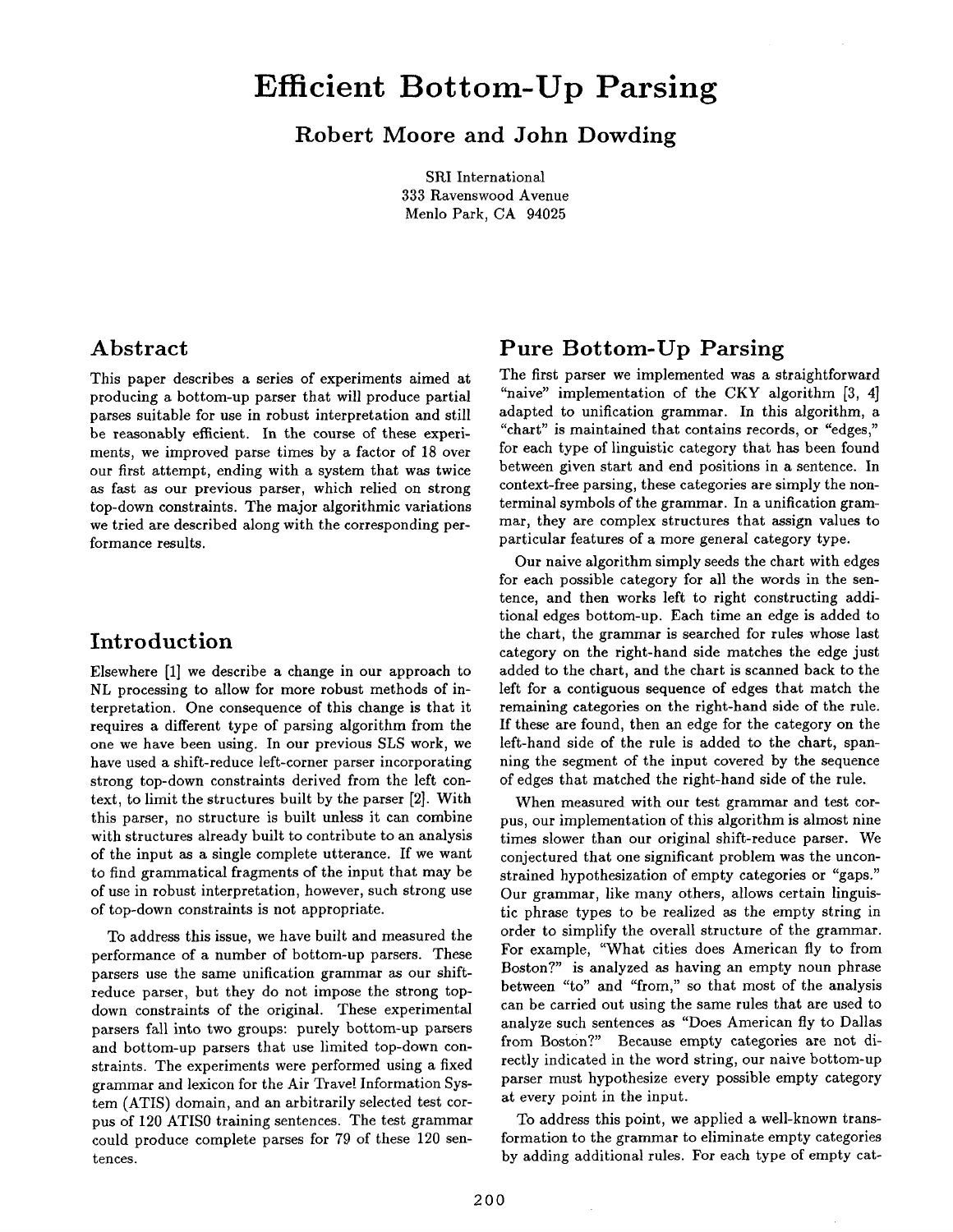egory, we found every case where it would unify with a category on the right-hand side of a rule, performed the unification, and deleted the unified empty category from the rule. For example, if  $B$  can be an empty category then from  $A \rightarrow BC$  we would derive the rule  $A \rightarrow C$ , taking into account the results of unification. When all such derived rules are added to the grammar, all the empty categories can be eliminated.

Performing this transformation both reduced the number of edges being generated and speeded up parsing, but only by about 20 percent in each case. We observed that the elimination of empty categories had resulted in a grammar with many more unit production rules than the original grammar; that is, rules of the form  $A \rightarrow B$ . This occurred because of the large number of cases like the one sketched above, where an empty category matches one of the categories on the right-hand side of a binary branching rule. We determined that the application of these unit production rules accounted for more than 60 percent of the edges constructed by the parser.

Our next thought, therefore, was to try to transform the grammar to eliminate unit productions as well, but this process turned out to be, in practical terms, intractable. Eliminating empty categories had increased the grammar size but only by about half. When we tried to eliminate unit productions, processing the first four (out of several hundred) grammar rules took a couple of hours of computation time and generated more than 1800 derived rules. We abandoned this approach, and instead we eliminated the unit productions from the grammar by compiling them into a "link table." The link table is basically the transitive closure of the unit productions, so it is, in effect, a specification of the unit derivations permitted by the grammar, omitting the intermediate nodes. This table is then used by the parser to find a path via unit productions between the edges in the chart and the categories that appear in the nonunit grammar rules. This is effectively the same as the CKY algorithm except that edges that would be produced by unit derivations are never explicitly created.

We also made some modifications to speed up selection of applicable grammar rules. We added a "skeletal" chart that keeps track of the sequences of general categories (ignoring features) that occur in the chart (or could be generated using the link table), with the restriction that the only sequences recorded are those that are initial segments of the sequence of general categories (ignoring features) on the right-hand side of some grammar rule. Each grammar rule is itself indexed by the sequence of general categories occuring on its right-hand side. For example, if there is some sort of verb spanning position x through position  $y$  in the input and some some sort of noun phrase spanning position  $y$  through position z, the skeletal chart would record that there is a sequence of type v.xtp ending at point *z.* Thus, when the parser searches for applicable rules to apply to generate new edges in the chart at a particular position, it only considers rules which are indexed by an entry in the skeletal chart for that position.

Eliminating unit productions by use of the link table and accessing the grammar rules through the skeletal chart made the parser substantially faster, but this parser is still almost three times slower than the shift reduce parser on our test corpus using our test grammar. At this point, we seemed to have reached a practical limit to how fast we could make the parser while still constructing essentially every possible edge bottom-up. This parser is in fact almost twice as fast as the shiftreduce parser in terms of time per edge constructed, but it constructs more than four times as many edges.

## **Making Limited Use of Context**

Our limited success in constructing a purely bottomup parser that would be efficient enough for practical use with our unification grammar led us to reconsider whether it is really necessary to compute every phrase that can be identified bottom-up in order to use the output of the parser in a robust interpretation scheme. We again focused our attention on syntactic gaps. Although we had dealt effectively with explicitly empty categories and with categories generated by the unit productions created by the elimination of empty categories, we knew that many of the additional edges the bottom-up parser was creating were for larger phrases that implicitly contain gaps (e.g., a transitive verb phrase with a missing object noun phrase), even when there is nothing in the preceding context to license such a phrase. We reasoned that there is little benefit to identifying such phrases, the vast majority of which would be spurious anyway, because unless we can determine the semantic filler of a gap, the phrase containing it is unlikely to be of any use in robust interpretation.

With this rationale, we have implemented several variants of a bottom-up parsing algorithm that allows us to use limited top-down constraints derived from the leftcontext to block the formation of just the phrases that implicitly contain gaps not licensed by the preceding context. For example, in the sentence we previously discussed, "What cities does American fly to from Boston?" the interrogative noun phrase "what cities" signals the possible presence of a noun phrase gap later in the sentence. This licenses

fly to fly to from Boston American fly to from Boston does American fly to from Boston

all as being legitimate phrases that contain a noun phrase gap. Without that preceding context, we would not want to consider any of these word strings as legitimate phrases.

To implement this approach we partitioned the set of grammatical categories into context-independent and context-dependent subsets, with the context-dependent categories being those that implicitly contain gaps. Defining which categories those are is relatively easy in our grammar, because we have a uniform treatment of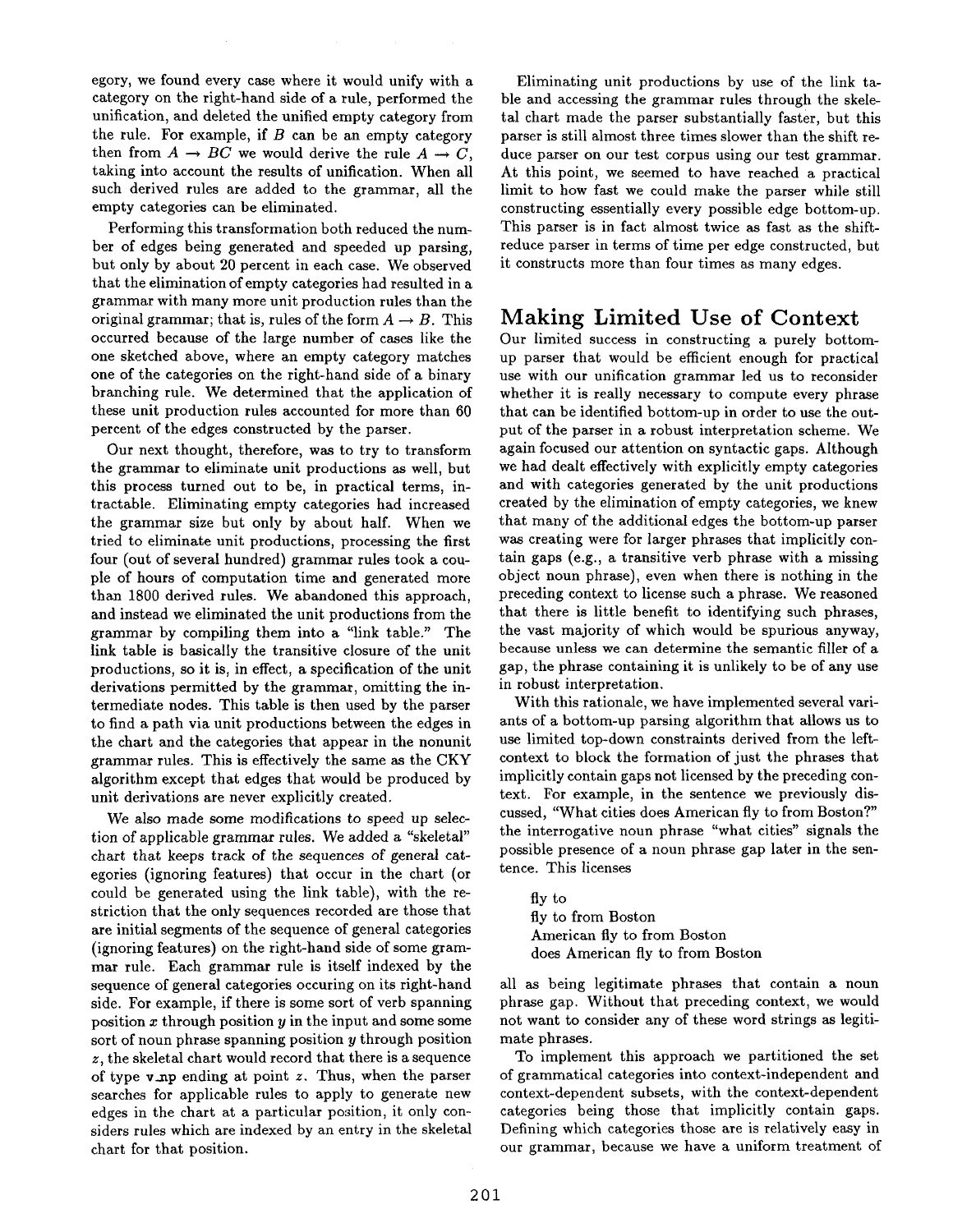"wh" gaps, usually called "gap-threading" [5], so that every category that implicitly or explicitly contains a gap has a feature gapsin whose value is something other than null. We have a similar treatment of the fronting of auxiliary verbs in yes/no questions, controlled by the feature vstore. Finally, an additional quirk of our grammar required us to treat all relative clauses as context dependent categories. So we defined the context-independent categories to be those that

- Have null as the value of gapsin or lack the feature gapsin, and
- Have null as the value of vstore or lack the feature **vstore,** and
- Are not relative clauses.

All other categories are context dependent.

These is, of course, simply one of any number of ways that categories could be divided between contextindependent and context-dependent. Our ability to change these declarations gives us an interesting parameterization of our parser, such that it can be run as anything from a purely bottom-up parser, if all categories are declared context-independent, to one that uses maximum prediction based on left context like our shift-reduce parser, if all categories are declared contextdependent. It would also be possible to derive a candidate set of context-dependent categories automatically or semi-automatically from a corpus. The candidates for context-dependent categories would be those categories that most often fail to contribute to a complete parse when found bottom-up. $<sup>1</sup>$ </sup>

The basic parsing algorithm remains the same as in the purely bottom-up parsers, with a few modifications. After each rule application the resulting category is checked to see whether it unifies with one of the contextindependent categories. If so, the edge for it is added to the chart with no further checking. If not, a test is made to see whether the category is predicted by the preceding left context. If so, it is added to the chart; otherwise, it is rejected.

The main complexities of the algorithm are in the generation and testing of predictions. Whenever an edge is added to the chart, predictions are generated that are similar to "dotted rules" or "incomplete edges," except that predictions include only the remaining categories to be matched, since predictions are not used in a reduction step as they are in other algorithms. So, if we have a rule of the form  $A \rightarrow BC$  and we add an edge for B to the chart, then we may add a prediction for  $C$  following B. Whether the prediction is made or not depends on a number of things, including whether the left-hand side of the rule is context-dependent or independent. In the current example, if A is a context-independent category, we proceed with the prediction; otherwise, we must check whether A itself is predicted. In addition, predictions can arise from matching part of a previous prediction. If we have predicted *AB* and we find A, then we can predict B.

In order to minimize the number of predictions made, we make two important checks. First we check that the prediction actually predicts some context-dependent category. Second, we do a "follow" check, to make sure that the predicted category might occur, given the next word in the input stream. There are a few other minor refinements to limit the number of predictions, but these are the most important ones. In order to check whether a context-dependent category is predicted by a certain prediction, we consult a "left-corner reachability table" that tells us whether the category we are testing is a possible left corner of the predicted category.

When we tested this algorithm, we found that it dramatically reduced the number of edges generated, and equally dramatically improved parse time. We noted above that our best purely bottom-up parser was about three times slower that the shift-reduce parser. This algorithm proved to be 20 percent faster than the shiftreduce parser on our test corpus and test grammar.

Examination of the number and type of edges produced by this weakly-predictive parser led us to question whether all the refinements that we had made to the purely bottom-up parsers, in order to deal with the enormous number of edges they produced, were still necessary. We have performed a number of experiments removing some of those refinements, with interesting results. The main effect we observed was that using the link table to avoid creating edges for categories produced by unit derivations is no longer productive. By using the link table to create explicit edges for those categories, so that we do not have to use the link table at the time we match the right-hand sides of rules against the chart, we got a parser that was twice as fast as the shift reduce parser. We also found that leaving empty categories in the grammar actually speeded-up this version of the parser very slightly (about 4 percent). More edges and predictions were generated for the empty categories, but this was apparently more than compensated for by the reduction in the number of grammar rules.

## **Conclusions**

This paper is, in effect, a narrative of an exercise in algorithm design and software engineering. Unlike most algorithms papers, it contains a great deal of detail on what did not work, or at least what did not work as well as had been hoped. It is also notable because it talks about practical, rather than theoretical efficiency. Most papers on parsing algorithms focus on theoretical worst-case time bounds. Although we have not analyzed it, it seems likely that all the algorithms we tried have the same polynomial time bound, but the difference in the constants of proportionality involved makes all the difference between the algorithms being usable and not usable. Also, unlike most experimental results on parsing, ours are based on a real grammar, being developed

<sup>&</sup>lt;sup>1</sup>This idea arose in response to a question posed by Mitch Marcus.